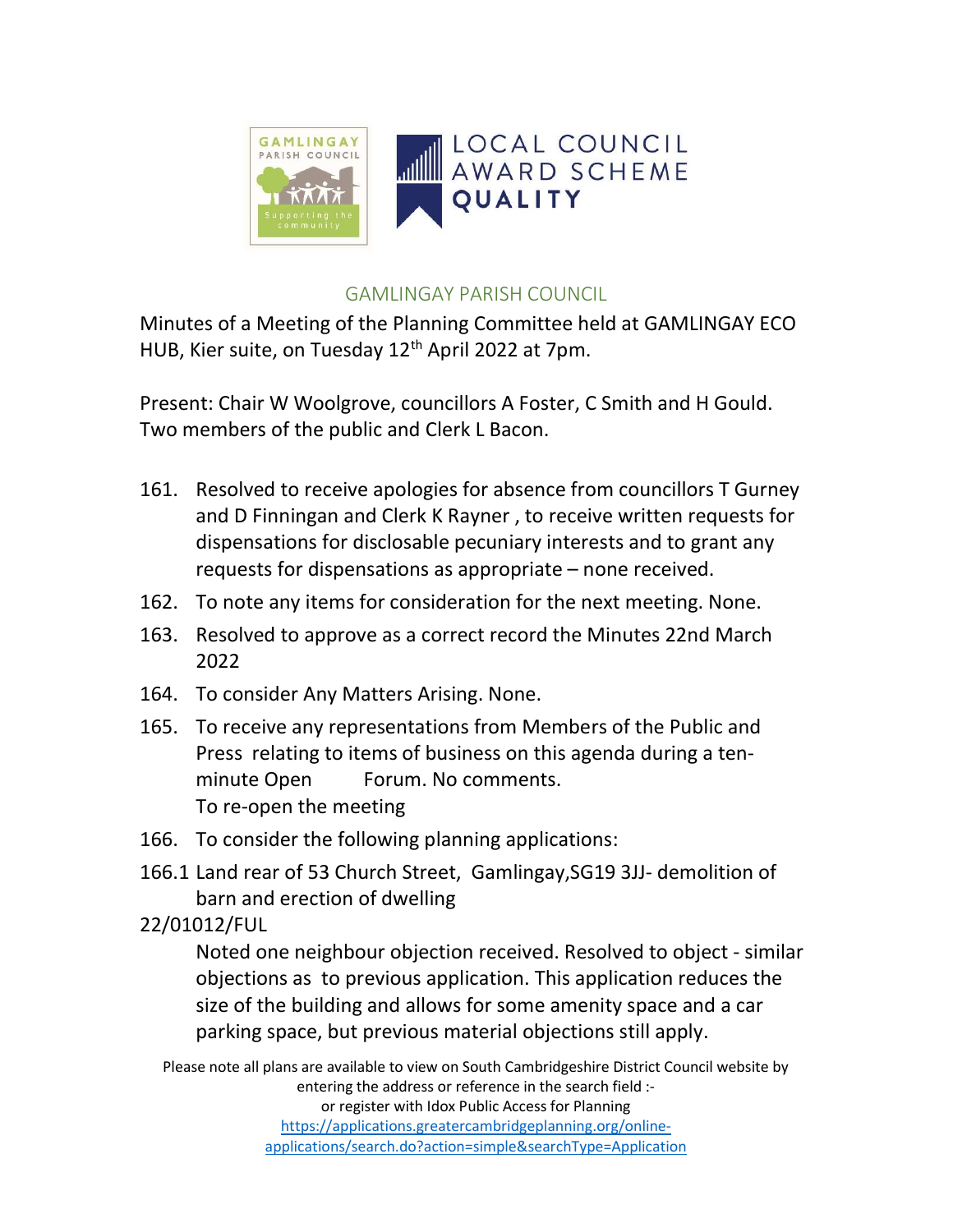Concern expressed about overdevelopment of the site, this creates three separate properties off one narrow accessway, with driveway pinch point and inadequate parking and insufficient land within ownership of applicant to permit improvements to this arrangement.

Main concerns expressed- over development of site, specifically relating to numbers of vehicles requiring access to the rear. Overlooking issues cause impact on neighbour privacy. Noted an appeal against refusal of previous application has been submitted concurrently (01339).

166.2 Haflinger House, Little Heath, Gamlingay SG19 3JJ – First floor side extension with balcony and single storey rear extension 22/01202/HFUL Resolved - No objections

166.3 8 Drove Road, Gamlingay SG19 3NY-Erection of annex/garage, following demolition of outbuildings- repositioning (application 21/03787/HFUL) 22/01246/HFUL Resolved -No objections

167. To receive notices of decisions to previous planning applications- all noted

167.1 22/00311/HFUL-4, Church Lane, Gamlingay SG19 3EUdetached car port and store with ancillary accommodation over-Approved

 167.2 22/00075/HFUL- 4 Church Lane, Gamlingay ,SG19 3EU demolition of existing outbuilding and erection of single storey side/rear extension-Approved

Please note all plans are available to view on South Cambridgeshire District Council website by entering the address or reference in the search field :or register with Idox Public Access for Planning https://applications.greatercambridgeplanning.org/onlineapplications/search.do?action=simple&searchType=Application